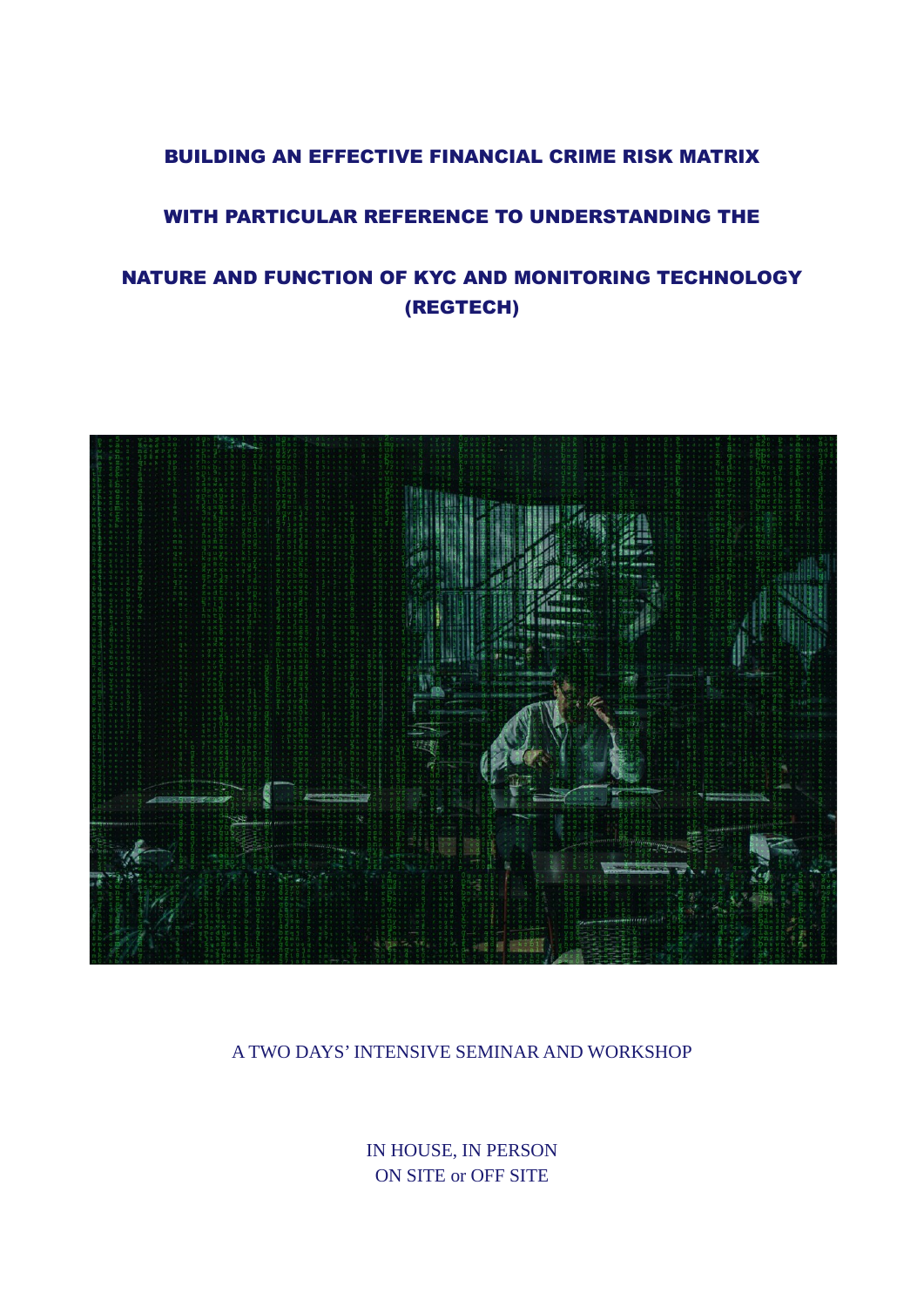# **Introduction**

Many people talk about a financial crime risk matrix. For me, it all started decades ago when assessing risk for money laundering and terrorist financing when the UK introduced its Money Laundering Regulations 1993. They came into force in April 1994.

In those days, there were two quite equal aspects: risk and compliance. The risk came from ″applicants for business″ and existing customers or clients. Compliance came from some but not all regulators.

In the UK, there was a body of opinion that the Regulations applied only to banks. That was the first indication that different sectors would work in silos, looking at the Regulations in isolation. In fact the Financial Services Act, which had been in force since 1986, was relevant. By reading the two things together, it was clear that a wide range of businesses were covered. That included solicitors providing most services involving property and business, something that even several years later some large law firms continued to deny.

This was the genesis of my journey into the question of building a risk matrix – and I've been doing it ever since.

This course was first held in 2011 and it's the best selling course we have run. It's been run in many countries across Asia, the Middle East and in the British Isles.

> **NOW IT'S BEING OFFERED AS AN IN HOUSE COURSE. OUR DEFINITION OF ″IN-HOUSE″ IS A BIT FLEXIBLE.**

**OF COURSE, IT MEANS ORGANISED BY A SINGLE COMPANY, OR A GROUP, FOR ITS OWN EMPLOYEES.** 

**BUT WE EXTEND IT SO THAT A FINANCIAL SERVICES COMPANY CAN ORGANISE IT AND ALLOW COLLEAGUES FROM OTHER COMPANIES TO ATTEND.**

**AND WE EXTEND IT FURTHER TO ALLOW REGULATORS OR INDUSTRY GROUPS TO ORGANISE IT FOR THEIR REGULATED ENTITIES OR MEMBERS.**

The concept is simple: indeed some people think they can tell you about it in a one-thousand word article with a couple of graphics.

Hint: I can do what they do in a single sentence. Here it is: identify your risk points, if they apply to the customer assign a value and if the total of those values exceeds your risk appetite, don't proceed. I won't bother showing an image of a spreadsheet which is what they usually include.

If you want to know more and to find out why it's worth two days' of your time, continue reading.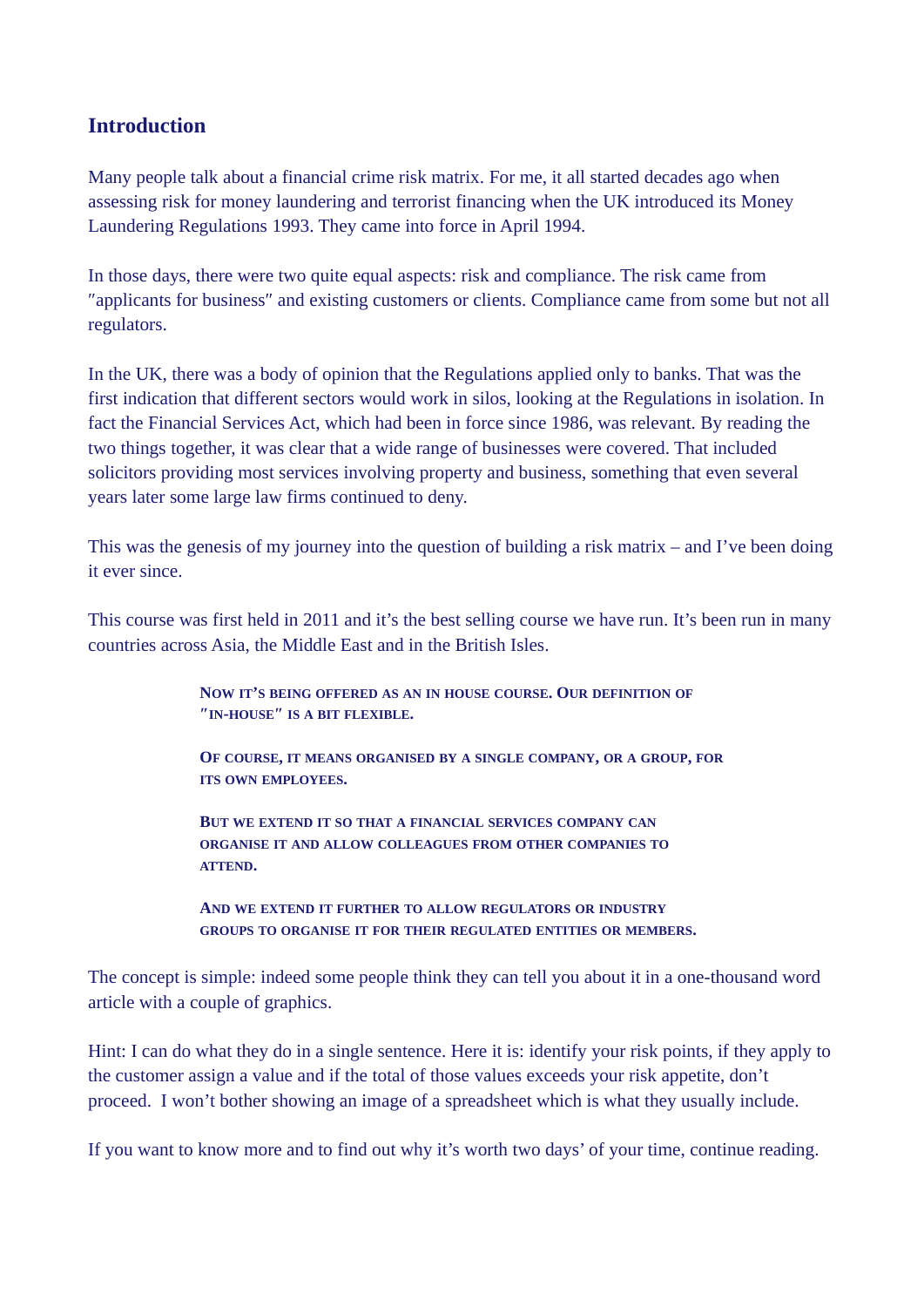# **What's in and what out.**

The starting point for any risk assessment is always the same whether your company is a megabank, a start-up challenger, a fintech or a non-bank financial services business. It is the law and regulation that defines what your obligations are and, even more fundamentally, what those obligations apply to.

But it is not you, the risk and compliance officer, that has to make those decisions on a minute by minute basis: it's your staff and, increasingly, your technology.

This, you will understand, is not a matter of suspicion. It's a matter of data collection, of yes and no answers, with the occasional ″maybe″ thrown in.

### **The course is highly targeted at one topic. We don't discuss the nature of financial crime, we don't look at compliance and we don't even look at law. Or at least, not much.**

In this course, I will not be talking about your local law and regulation in detail. In fact, I'm going to leave that to you during the workshops.

Nor am I going to talk about how RegTech works. I will talk about how it works, or should work. And how it fails. And what you need to know to help you identify failures before they become a problem.

And while the nature of financial crime is a highly detailed subject, we only need a relatively superficial explanation for the purposes of this course.

### **In this course, we look at the factors that increase or decrease the risk score that attaches to a person (be that a natural or a legal person).**

The course deals with sensitive issues and explains that nothing can be taboo but that risk assessment should not be judgemental or, worse, prejudiced. Delegates must expect to find that there are no no-go areas but that does not mean there is no room for courtesy and respect.

A properly designed risk matrix reduces the risk of the equivalent of "driving while black" and militates against the use of blanket de-risking.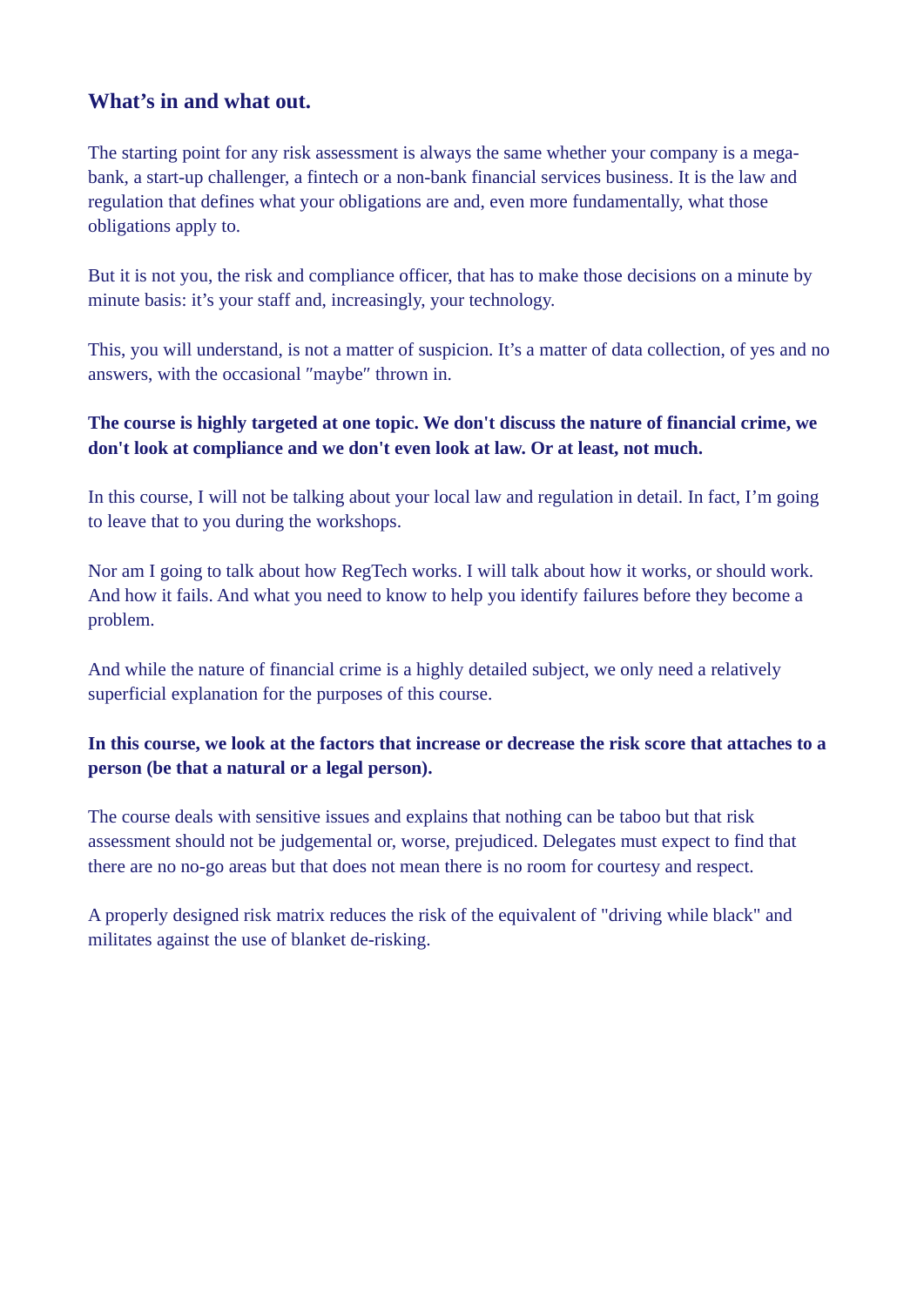# **The Premise**

Every financial crime risk assessment is made up of a series of algorithms. Algorithms are everywhere in everyday life but they have been accorded an almost mythical status, increasingly seen as the exclusive preserve of artificial intelligence. But there really is nothing special about the concept of algorithms. In fact, you have used algorithms since the day you were born and you use them pretty much every minute of every day. Some are simple, some are complex.

You even started to use fuzzy logic when you were three or four years old: how strange then that the concept, so far as computers were concerned, is first documented in 1978, appeared in toasters and washing machines in the 1980s – and the USA's Financial Intelligence Unit, FinCEN, announced only in 2022 that it was to adopt fuzzy logic as part of its analysis despite the fact that it has been collecting unstructured data for at least 20 years.

As you have worked through management, you've used flow-charts or decision trees. That, right there, is the basis of your risk matrix.. It's simply algorithms run in sequence. Nothing clever about the principles.

There is no reason to be intimidated. True, some algorithms are nested. Some have to wait for one or more other algorithms to make a determination. But, again, none of this is clever. Or at least you will realise that it's not clever by the end of the course.

#### **The clever part is deciding what data to collect, when to collect it, when to use it and what to do with the results.**

So you will build, as a group, a basic risk matrix for your company. Then when it comes to considering RegTech, or even reviewing the performance of existing RegTech, you will be able to assess the inputs, analysis and outputs. This is not benchmarking. This is to see if you are getting the results you expect and want.

#### **The fact is that only someone familiar with your business can properly define the algorithms that will protect your business. Generic algorithms are useful starting points but no system can know your customers if you don't know your customers so you can teach it.**

There is a huge irony.

Regulators are increasingly taking the view that where a tech-based KYC / risk assessment system fails, that companies cannot blame the tech. **It is not a defence to say "we bought a black box and we expected it to work."** The very regulators that are pushing companies to adopt RegTech are saying that those companies must understand and control what it does.

### **This makes perfect sense: it has long been established that function can be outsourced but responsibility cannot. It would be to stretch common sense beyond breaking point to imagine that responsibility can be outsourced to a computer program or to those who design and/or implement it. The simple fact is this: if your business is using it, your bank is liable for its faults.**

This course is not about technology . It is about what the technology is, and must be, told to do. This requires some very basic knowledge of *how* it does what it does. The course is not about maths but some very basic mathematics / statistics knowledge might be useful.

The course is also about specifying reports to ensure both value and consistency.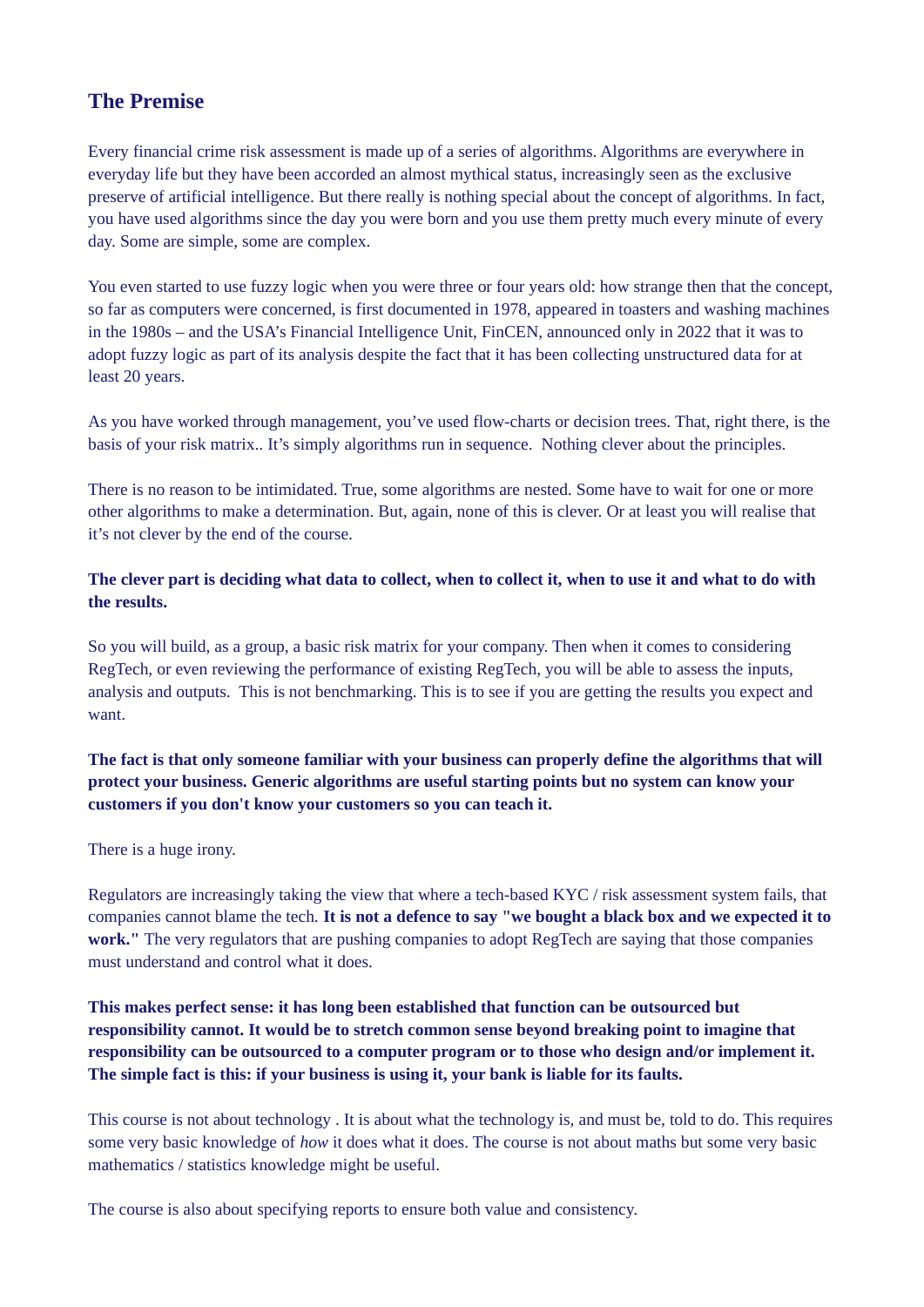An effective financial crime risk management programme depends on a series of decisions.

#### **To make those decisions, you set a series of criteria and apply those as a template to new business and to transactions as they happen.**

But how do you set those criteria in a structured way, and how do they link together, to give you an effective risk assessment and control measure?

How do you maintain the criteria in order to ensure you do not get too many false positives - and don't let important issues slip through?

The answer is a risk matrix.

#### **What is a "Risk Matrix?"**

We hear a lot about "black box" analysis. A risk matrix is not a black box : it's a dynamic decision-making tool that you can apply to all of your customers to identify those who are within the "safe" zone - and which allow you to identify those that are higher but still acceptable risk as well as those that you should consider a high risk, even if not reportable. And it's part of best practice.

The risk matrix is defined by and in turn defines your company's appetite for risk. The concept is simple: the execution is complex.

Building a risk matrix involves considering a wide range of factors, including an analysis of your company, its products and services, factors relating to the customer and counterparties and external factors. An effective risk matrix does not stand still: it changes as applicable circumstances change.

That sounds like hard work – but it need not be. And properly executed a risk matrix will provide the starting point for all of your other systems to detect and deter money laundering, terrorist financing and other financial crime.

In this intensive and highly practical course, you will build a risk matrix that suits a fictitious or your own company and its products, and take away a model that you will be able to modify to take account of your own company's circumstances and changes in the environments in which you operate.

#### **Who should attend?**

- **Compliance and money laundering officers**
- **R i s k o f f i c e r s**
- **I n t e r n a l a u d i t**
- Directors with compliance responsibility
- **Regulators and inspectors**
- **E n f o r c e m e n t a g e n c i e s**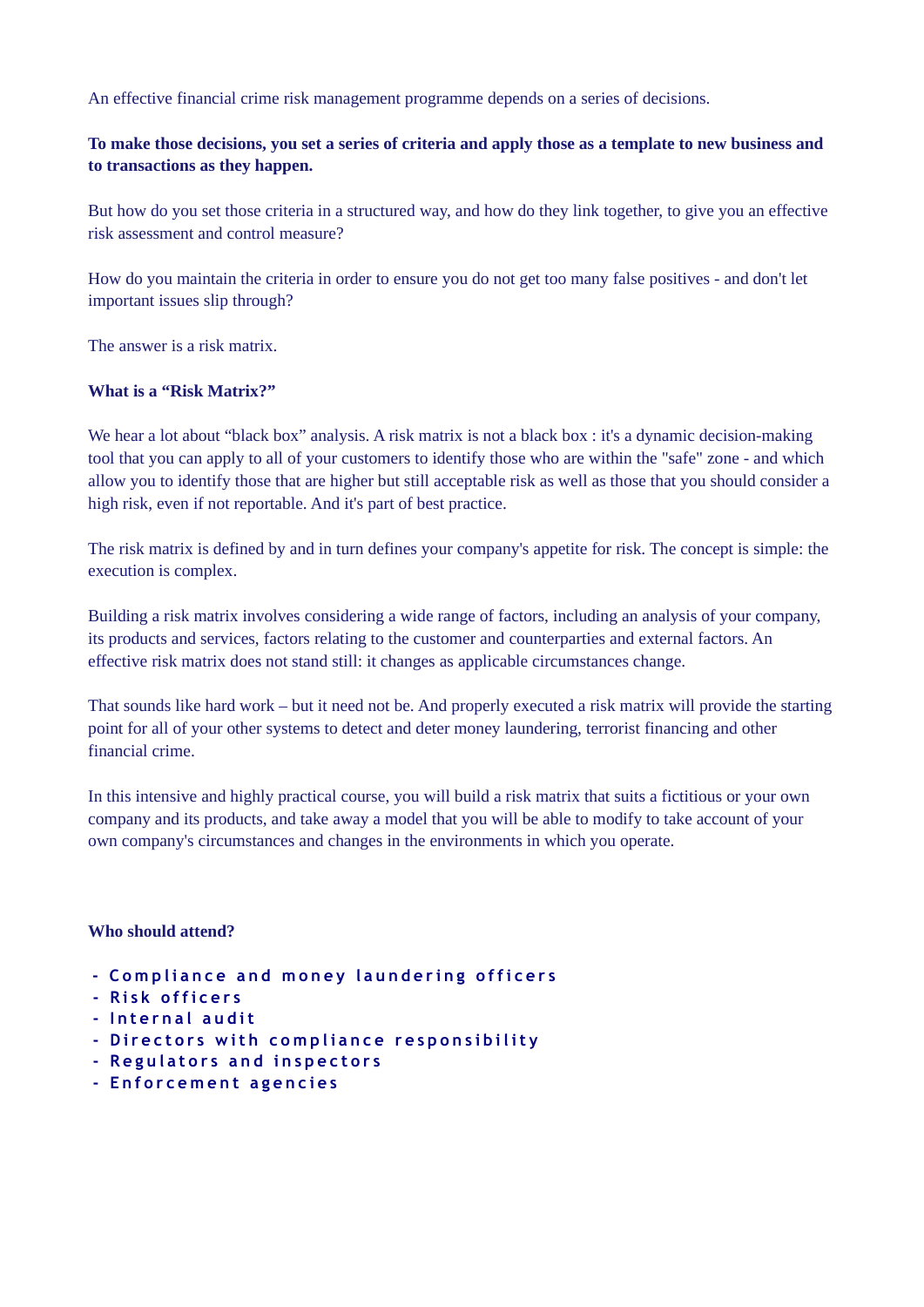# **In this course you will learn how to design and use a risk matrix:**

- \* factors that underpin risk matrix development
- \* economics factors that underpin the "proceeds" section of the matrix
- \* assessing countries risk
- \* assessing client types and risk
- \* assessing anticipated transaction profiles
- \*adding in external factors e.g. sanctions
- \* setting the weighting factors
- \* applying the matrix in practice
- \* the limitations of the matrix approach
- \* beyond the matrix how it plugs into your existing systems and enhances them
- \* how to maintain the matrix

An effective Money Laundering Risk Matrix is:

- simple and inexpensive to set up
- simple and inexpensive to deploy
- simple to use
- simple and inexpensive to maintain

### **An effective Financial Crime Risk Matrix has the following outputs:**

- prioritisation of risk based on factors you specify and applicable to you, your customers and your legal and commercial obligations

- alerts to higher risk customers and transactions based on your own assessment of risk

# **An effective Financial Crime Risk Matrix provides**

- assessment information for you to make informed decisions for money laundering, terrorist financing and compliance purposes.

By designing your own risk matrix, you are in a much better position to assess the products and services of RegTech vendors both before you buy and as you periodically review existing implementations.

**PS: regulators will find this exercise valuable so they understand the challenges facing regulated businesses. Why not book a session and create a risk matrix for a fictitious business?**